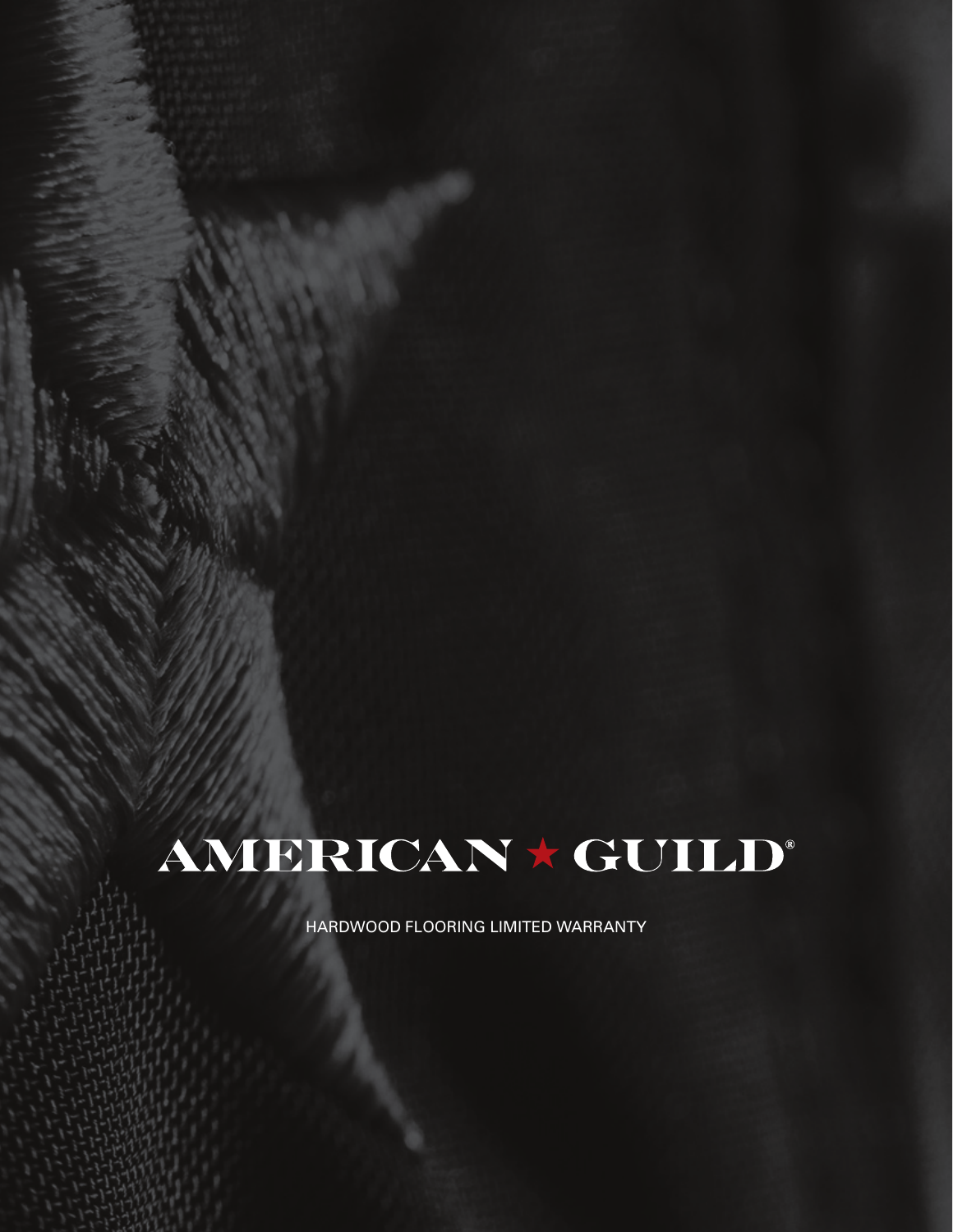# **AMERICAN \* GUILD°**

The legend. The lifestyle. The legacy.

# **Hardwood Flooring Limited Warranty**

**Installation Disclaimer- PLEASE READ BEFORE INSTALLATION**

**INSTALLATION WARNING**: Installation conditions – including temperature, sun exposure and humidity – will affect this product's performance over time. For best results, room temperature and humidity of installation area must be kept consistent with normal, year-round living conditions for a minimum of one week prior to installation. All products require a specific temperature range of 65°F to 75°F. Products utilizing Long-Leaf Acacia require a humidity range of 40% to 60%, while all other products require 35% to 65% relative humidity. Installation outside of these recommended ranges or over a wet subfloor will likely cause movement in the flooring, including potential shrinkage, tip-raising, gapping between pieces, cupping and face-checking. American Guild® cannot be held responsible for site conditions. Please see your local American Guild sales representative or refer to www.americanguild.com for proper installation and care of your floors.

### **ATTENTION:**

To prevent voiding the American Guild Warranty upon install, please refer to and follow the American Guild Installations Instructions for proper installation of American Guild floors. Though these instructions are intended to offer general guidance as it relates to American Guild floors, they are not a replacement for a certified professional installer. Failure to follow instructions risks revoking any warranty assurances. American **Guild hardwood floors MUST be installed according to the National Wood Flooring Association's (NWFA) installation guidelines in order for the American Guild Hardwood Flooring Limited Warranty to be valid.** The most current publication of the NWFA guidelines is available to all NWFA members, and can be found at www.nwfa.org.

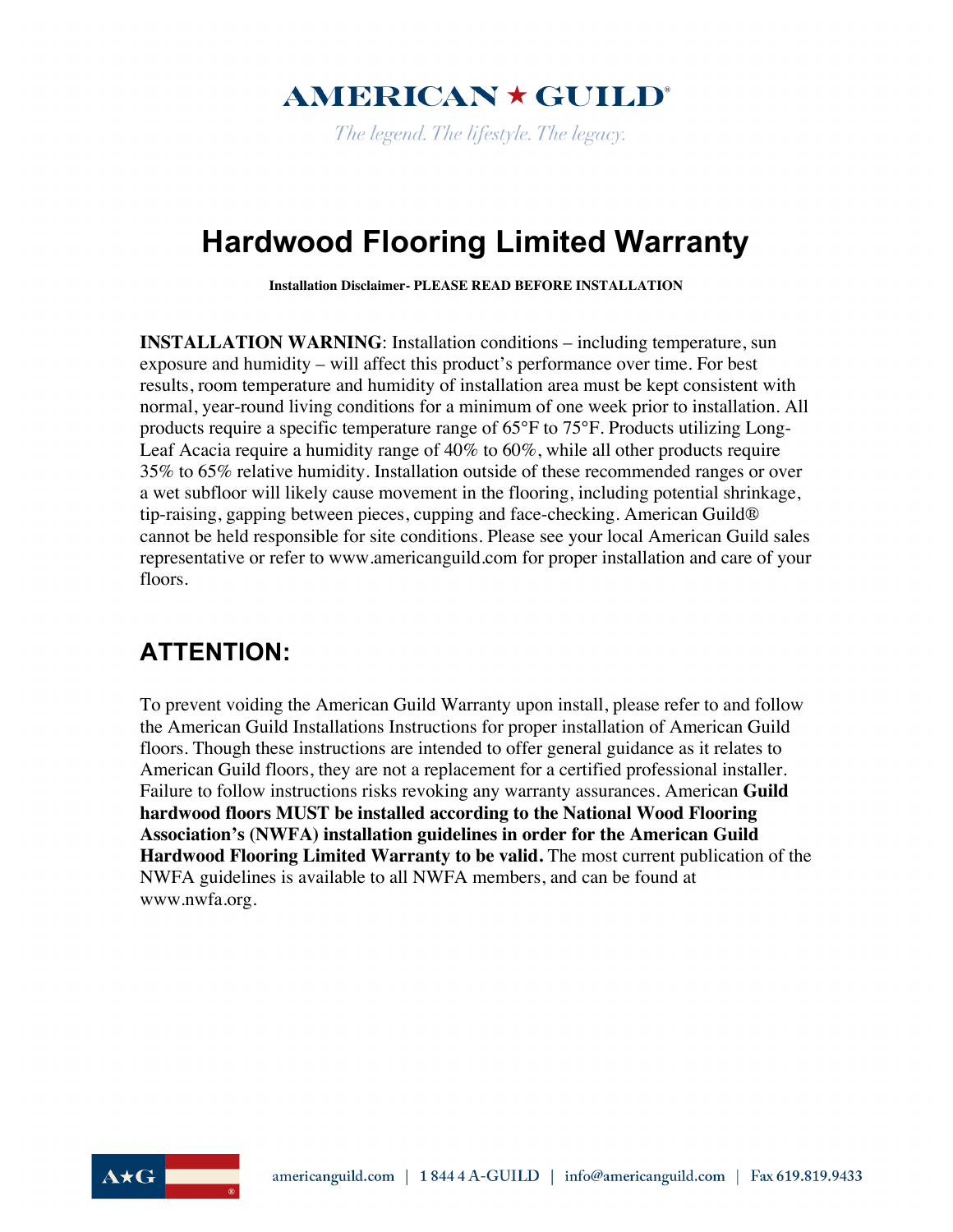# $AMERICAN \star GUILD^{\circ}$

The legend. The lifestyle. The legacy.

### **WHAT IS COVERED BY THE AMERICAN GUILD**® **WARRANTY?**

#### **Limited Structural Integrity Warranty For as Long as You Own Your Floors**

American Guild® hardwood flooring ("American Guild") warrants to the original retail purchaser of its products that American Guild engineered floors ("Flooring"), in its original manufactured condition, shall be free from manufacturing defects in milling and grading for as long as you own your Flooring (except as otherwise noted below).

#### **25-Year Residential Surface Finish Limited Warranty**

The surface finish for Flooring purchased for residential use is warranted by American Guild not to wear through or separate from flooring for 25 years from the date of retail purchase under normal residential traffic conditions so long as all care and maintenance instructions provided by American Guild are followed. Failure to do so may void this warranty.

#### **3-Year Commercial Surface Finish Limited Warranty**

The surface finish for Flooring purchased for commercial use is warranted by American Guild not to wear through or separate from flooring for 3 years from the date of retail purchase under normal commercial traffic conditions so long as all care and maintenance instructions provided by American Guild are followed. Failure to do so may void this warranty.

#### **Warranties Apply to Original Purchaser ONLY**

All Flooring warranties, including any implied warranties, apply to the *original retail purchaser* of the Flooring ONLY. All warranty coverage terminates if you sell or otherwise transfer the Flooring or the property to which the Flooring is attached.

#### **Limit on Implied Warranties**

To the greatest extent permitted by law, any implied warranty on Flooring, including implied warranties of merchantability and/or fitness for a particular purpose, is limited in duration to the duration of this warranty. Some states do not allow limitations on how long an implied warranty lasts, so the above limitation may not apply to you.

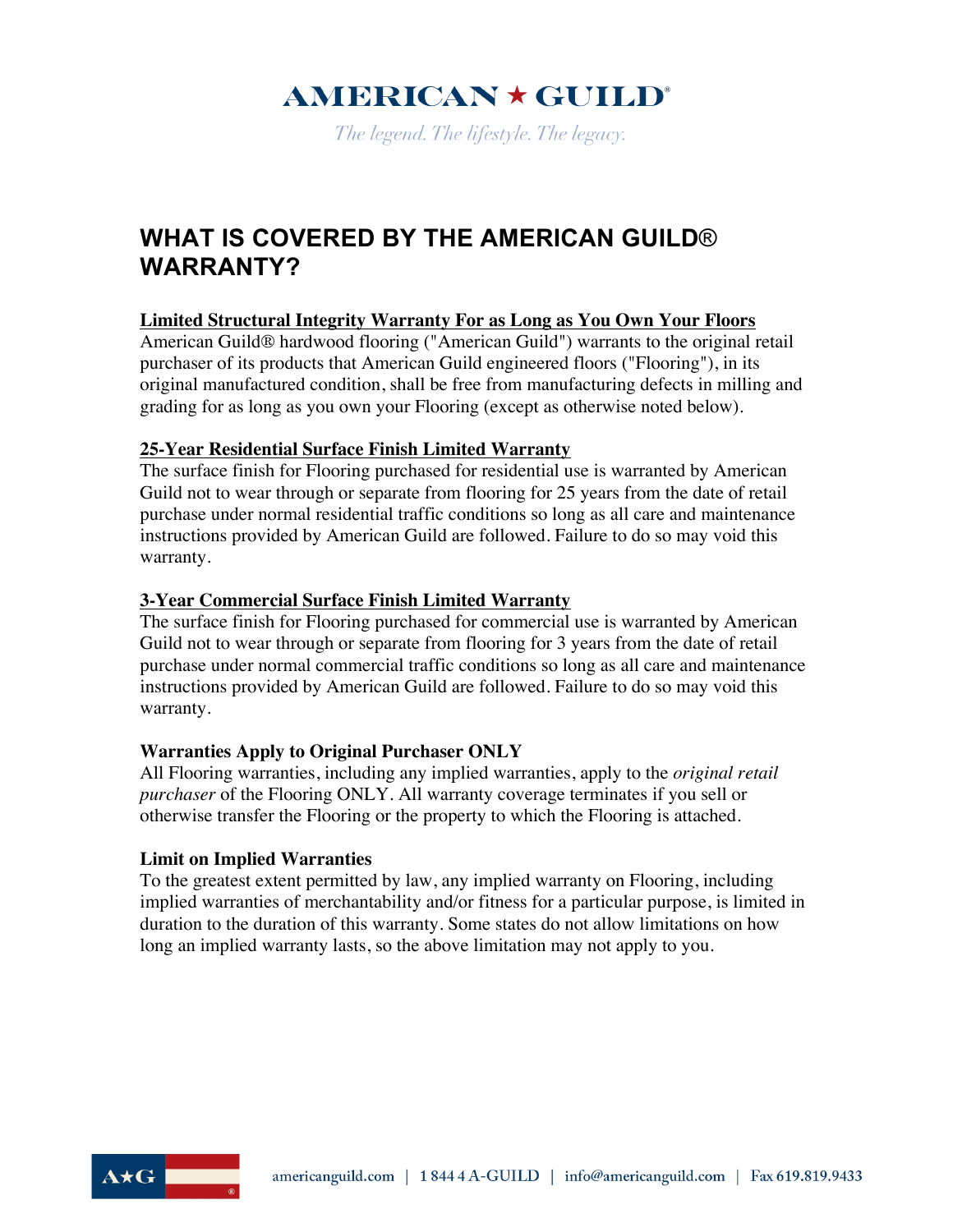# **AMERICAN \* GUILD®**

The legend. The lifestyle. The legacy.

### **WHAT THIS WARRANTY DOES NOT COVER?**

In order to be covered under this limited warranty, **the Flooring must be properly installed by a licensed flooring contractor** in accordance with all installation instructions provided to you with the Flooring. This warranty does not cover damage arising from improper installation of the Flooring. In order to be covered under this limited warranty, the Flooring must be purchased from an authorized dealer of American Guild Flooring products.

American Guild offers no additional warranties, express or implied, other than those set forth herein. Neither your retailer nor anyone else has the authority to alter the terms of this warranty. Any representations or promises made by your retailer or installer are not binding on American Guild.

This warranty does not cover minor separations between boards due to normal expansion and contraction that wood floors may experience, based on weather conditions or other outside forces. This warranty does not cover cupping, delaminating, and/or crowning due to excessive moisture or humidity. This warranty does not cover damage resulting from the failure to properly maintain Flooring and may be voided due to your failure to follow all American Guild care and maintenance instructions. This warranty does not cover damage caused by improper or incorrect use or application of any product on Flooring. This warranty does not cover naturally occurring elements of wood flooring, including but not limited to, open knot holes, pits, worm holes, or other characteristics resulting from true craftsmanship or hand-scraping of Flooring.

This warranty does not cover damages caused by or relating to improper transportation, storage, or installation of the Flooring. **This warranty does not cover any defects unless the square footage of such defective flooring exceeds ten percent (10%) of the total square footage of your purchased Flooring**.

This warranty does not cover manufacturing defects in Flooring that has been installed which are visible or which reasonably could have been discovered by you or your installer prior to installation. You must notify American Guild of any such manufacturing defects *before* installing Flooring. If not properly notified, American Guild shall not be held liable for any costs or expenses incurred as a result of the purchase or installation of any such defective or unsatisfactory Flooring.

This warranty does not cover variances in grain or color found in samples or photographs supplied by dealers or variances in grain or color between samples and Flooring actually received by you.

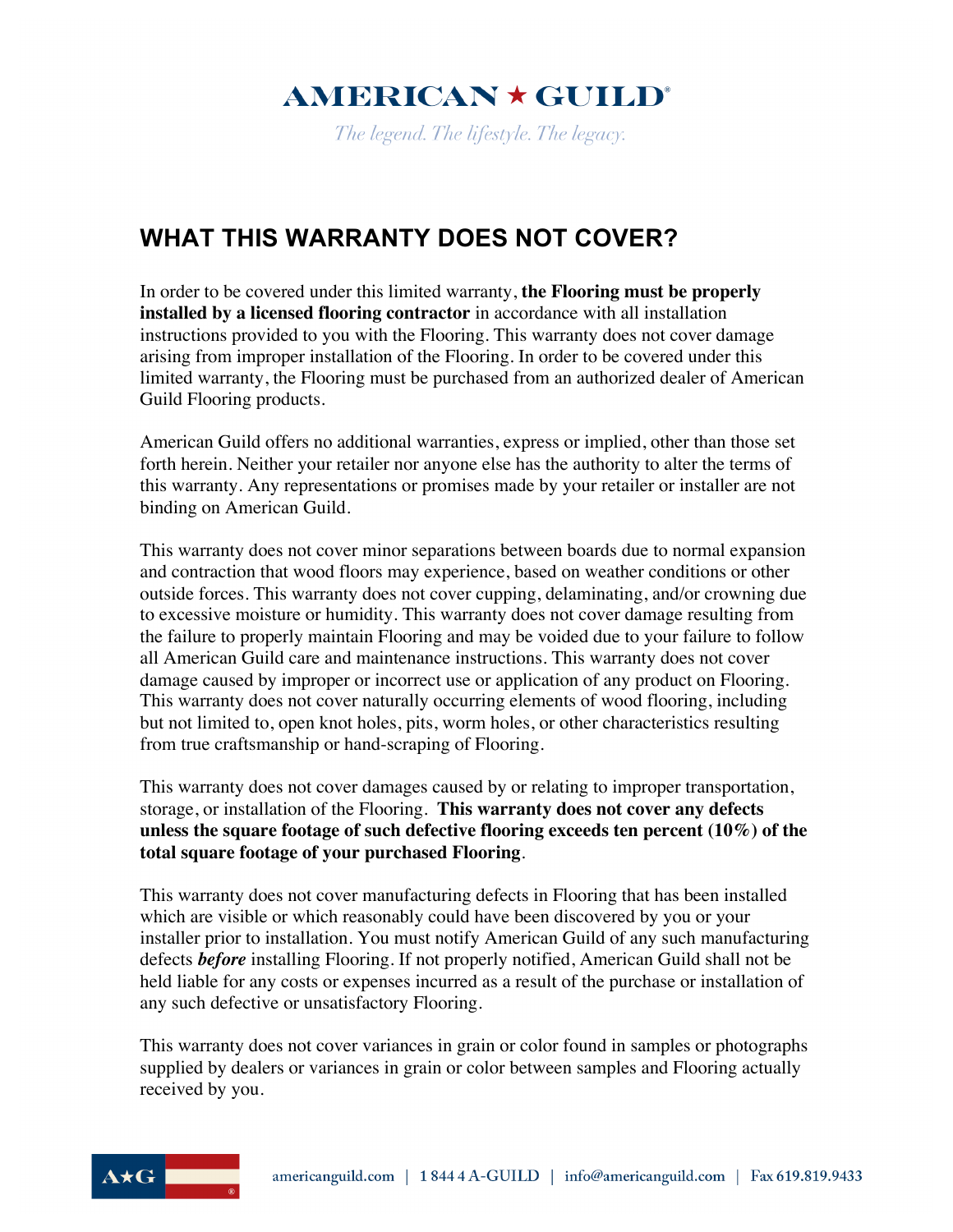# $AMERICAN \star GUILD^{\circ}$

The legend. The lifestyle. The legacy.

This warranty does not cover any change to the Flooring caused by exposure to light and oxygen, including any color change or the development of a unique patina over time.

This warranty does not cover indentations, scratches or other damage caused by negligence, intentional acts, water, sand, abuse or other misuse of the Flooring.

This warranty does not cover damages resulting from the failure to provide proper environmental conditions, including but not limited to maintaining proper temperature and humidity levels. **All products require a specific temperature range of 65°F to 75°F. Products utilizing Waru and Acacia require a humidity range of 40% to 65%, while all other products require 35% to 65% relative humidity.** This warranty does not cover surface checking resulting from high or low relative humidity and/or mildew, discoloration, or cupping resulting from subfloor moisture.

This warranty does not cover damage resulting from the failure to follow manufacturer's installation and maintenance instructions, including but not limited to the failure to use approved adhesives and moisture barriers. We recommend that you only use maintenance products approved for aluminum oxide flooring to clean and maintain your Flooring. Use of cleaning or maintenance products other than those specially formulated for the aluminum oxide Flooring, or improper use or application of any cleaning or maintenance product, may damage the Flooring and may void this limited warranty.

This warranty does not cover special, incidental or consequential damages of any kind. Some states do not allow the exclusion or limitation of special, incidental or consequential damages, so the above limitation may not apply to you.

## **Radiant Heat Systems**

Certain Flooring is warranted for use with Radiant Heat Systems. If such Flooring is installed over a radiant heating system, the surface temperature of the Flooring must not exceed 82 degrees Fahrenheit. Dramatic temperature changes may damage the Flooring. Flooring must be heated gradually in 5 degree Fahrenheit increments. It is recommended that a dedicated thermostat be installed to allow the temperature of the Radiant Heat System to be accurately controlled. For warranty coverage to apply, the Flooring must be authorized for use with a radiant heating system and the installation must conform to the manufacturer's *Special Instructions for Installations over Radiant Heat Systems*, including the placement of approved under-floor heat sensors.

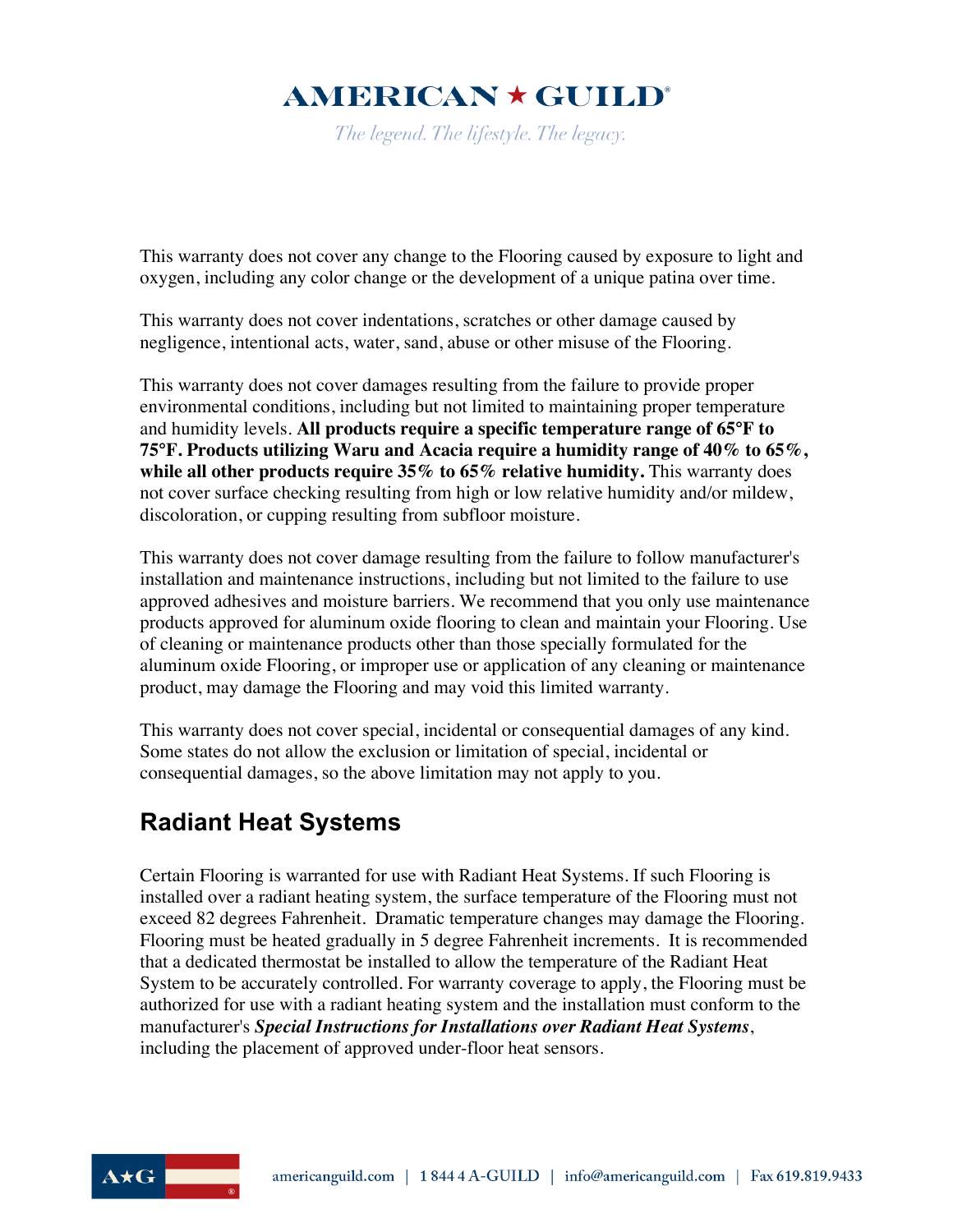# $AMERICAN \star GUILD^{\circ}$

The legend. The lifestyle. The legacy.

### **WHAT AMERICAN GUILD WILL DO?**

American Guild will – at its option – either repair and/or replace the Flooring which is defective or credit you for the portion of the purchase price attributable to the Flooring which is defective. You are responsible to pay for shipping and handling for any replacement Flooring, along with any and all other costs related to the defective Flooring (e.g., labor to remove Flooring, labor to install replacement Flooring, additional materials required to install replacement Flooring, removal of any household fixtures or furniture required to repair or replace the Flooring, hotel stays required due to repair or replacement, etc.). Due to the nature of the product, replacement Flooring is not guaranteed to match the original Flooring in terms of color, tone, pattern or other natural characteristics of wood. These remedies are your sole and exclusive remedies under this warranty.

# **HOW TO GET SERVICE**

First, contact your retailer or distributor. If you have additional questions or concerns, please contact American Guild by telephone at 1.844.4.AGUILD, by mail at 8480 Miralani Drive, San Diego, CA 92126, or by email at info@americanguild.com.

Where possible, any complaints made under this warranty will be resolved within 30 days. However, due to the nature of certain complaints and/or forces outside American Guild's control, certain complaints may take longer to resolve. If your complaint has not been resolved by your retailer within 30 days of your notification to the retailer, please contact American Guild directly for further assistance.

## **YOUR RIGHTS UNDER STATE LAW**

This warranty gives you specific legal rights, and you may also have other rights, which vary from state to state.

## **GOVERNING LAW, FORUM AND VENUE**

This warranty shall be interpreted in accordance with the laws of the State of California, without regard to any choice of law provisions, which might otherwise apply in California or elsewhere. American Guild and customer agree that the Superior Court of California shall have exclusive jurisdiction to adjudicate any claim or controversy arising out of or relating to this warranty or American Guild Flooring. You acknowledge and